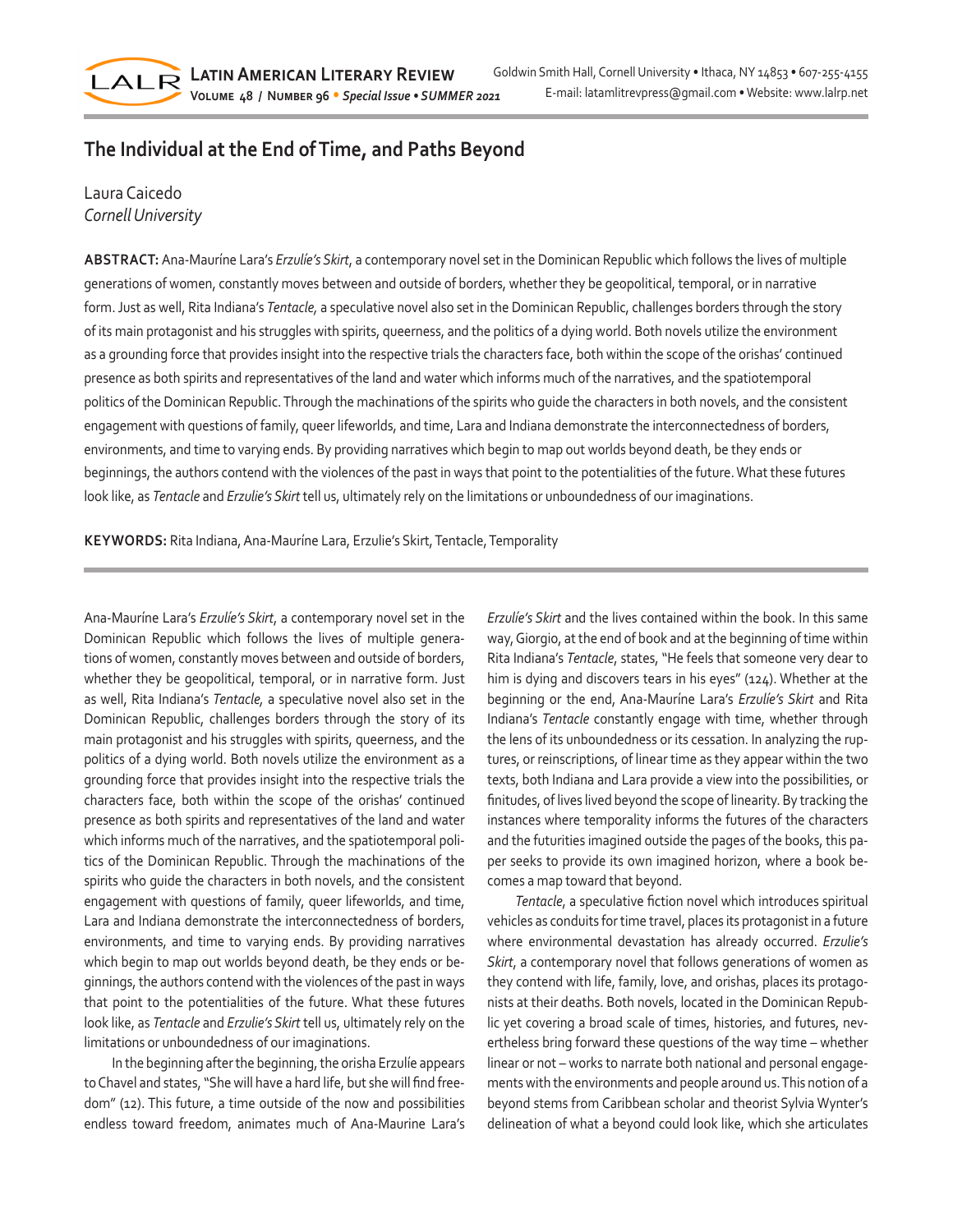in the article, "Unsettling the Coloniality of Being/Power/Truth/ Freedom: Towards the Human, After Man, Its Overrepresentation – An Argument." Partially in conversation with Aimé Césaire's work on the natural sciences, she states:

The natural sciences (Césaire had argued in a talk given in Haiti, entitled "poetry and Knowledge") are, in spite of all their dazzling triumphs with respect to knowledge of the natural world, half-starved. They are half-starved because they remain incapable of giving us any knowledge of our uniquely human domain, and have had nothing to say to the urgent problems that beleaguer humankind. Only the elaboration of a new science, *beyond* the limits of the natural sciences (he then proposed), will offer us our last chance to avoid the large-scale dilemmas that we must now confront as a species. This would be a science in which the "study of the Word" – of our narratively inscribed, governing sociogenic principles, descriptive statement, or code of symbolic life/death, together with the overall symbolic, representational processes to which they give rise – will condition the "study of nature" (328, emphasis my own).

Wynter's conception of a beyond is specifically located in the narrative surrounding many of the conversations around ontological being, "Western Man" and the confines imposed on any articulation of a beyond that does not grapple with the language which defines it. The sort of narrative which Wynter describes, goes beyond the confines of one book or one narrative, and instead encompasses the language with which nations are bordered, time is made linear, and the natural sciences fail to give word to the structural failings which constitute environmental devastation. By posing these interventions as a *beyond*, Wynter allows for the consideration of a potential found in the Word as a future-oriented and future-making project. By positing "Western Man" as overrepresented within any articulation of the study of nature, Wynter opens the way for alternate considerations beyond that overrepresentation. The large-scale dilemmas that she describes, then, require both a reimagining of the governing principles which encapsulate the over-symbolic, as well as a serious consideration of the language which speaks it.

#### **Un/Bordering the Spatiotemporal**

The specters that haunt Giorgio and the coast of the Dominican Republic are Venezuela and China. *Tentacle*'s framing of environmental destruction at the hands of China and Venezuela often reads as a condemnation of capitalism, and yet directs its focus on communist countries. Acilde's description of Said Bona as having "[a] voice like Balaguer's and face like Malcolm X" (76), immediately raises questions of the sort of parallels being drawn between fascism and communism. With little regard to the differences between Balaguer's racism which characterized much of his tenure as president of the Dominican Republic and Malcolm X's revolutionary politics, here too we see a discomfiting inability on the part of *Tentacle*'s characters to draw clear distinctions between problems of the state (or perhaps, more specifically, capitalism) to individuals who might otherwise embody politics that Giorgio ultimately fails to either differentiate or, in essence, win against. The anti-communism seen throughout *Tentacle* inevitably leads us back to the beginning (or ending) question of, where does the individual hero leave us when climate disaster is at our door? Giorgio leaves us nowhere but at that exact doorway. In framing the discussion of Giorgio, a potential savior, versus his antagonist, Said Bono, as the only possible timeline to imagine, there is no condemnation to be had, for this suspended future of individual against individual would always follow the linear time which capitalism dictates.

At the end of the book, and the beginning of the story, *Tentacle*  offers us a view into time: "The victory odes Giorgio had been singing to himself came to a dead halt. He was terrified. The flashes from the disco ball made everything move in slow motion. Here was the person responsible for the deplorable state of the sea a few decades from now. Here was the reason for his initiation. All that for this" (121). *Tentacle*, a speculative tale of possible salvation through the powers of the spiritual, the mystic, and the temporal, all culminate in this one instance of deep reflection. Giorgio, at both the beginning and end of time, asks himself the question of whether saving his home from environmental catastrophe is worth self-sacrifice. He says, "He felt the intense pulse of his three lives at the same time and the weight of the sacrifice his little game was demanding of him now" (121). In the end, we are left with his decision: "He could sacrifice everything except this life" (125). Perhaps, in this ending at the beginning of time, the question to ask is not so much the price paid by an individual, as it is the question of the individual at all.

Regarding both the question of the individual, as well as the way a beyond requires a reimagining of the Word, Lorgia García-Peña articulates this need to both question and establish different narratives than previously imagined within a Dominican national narrative. She states, "Dominican blacks have continued to shatter the silences, questioning and challenging the racist norms that sustain the borders of dominicanidad at home and abroad. Producing an archive of contra*dictions* that has begun to dismantle xenophobia and marginality within political, literary, and historical discourse as well as in the public sphere, *dominicanos* – particularly, I argue, those in the diaspora – place their racialized bodies at the center of history, contra*dicting* Hispanophile ideologies that insist on erasing them" (57). García-Peña begins this process across multiple mediums throughout *The Borders of Dominicanidad: Race, Nation, and Archives of Contradiction*, a process which, I argue, continues within the pages of both *Tentacle* and *Erzulie's Skirt*. Just as much as the argument here lies in the futures imagined by the authors and characters, these processes of *beyond*, still grapple with that which came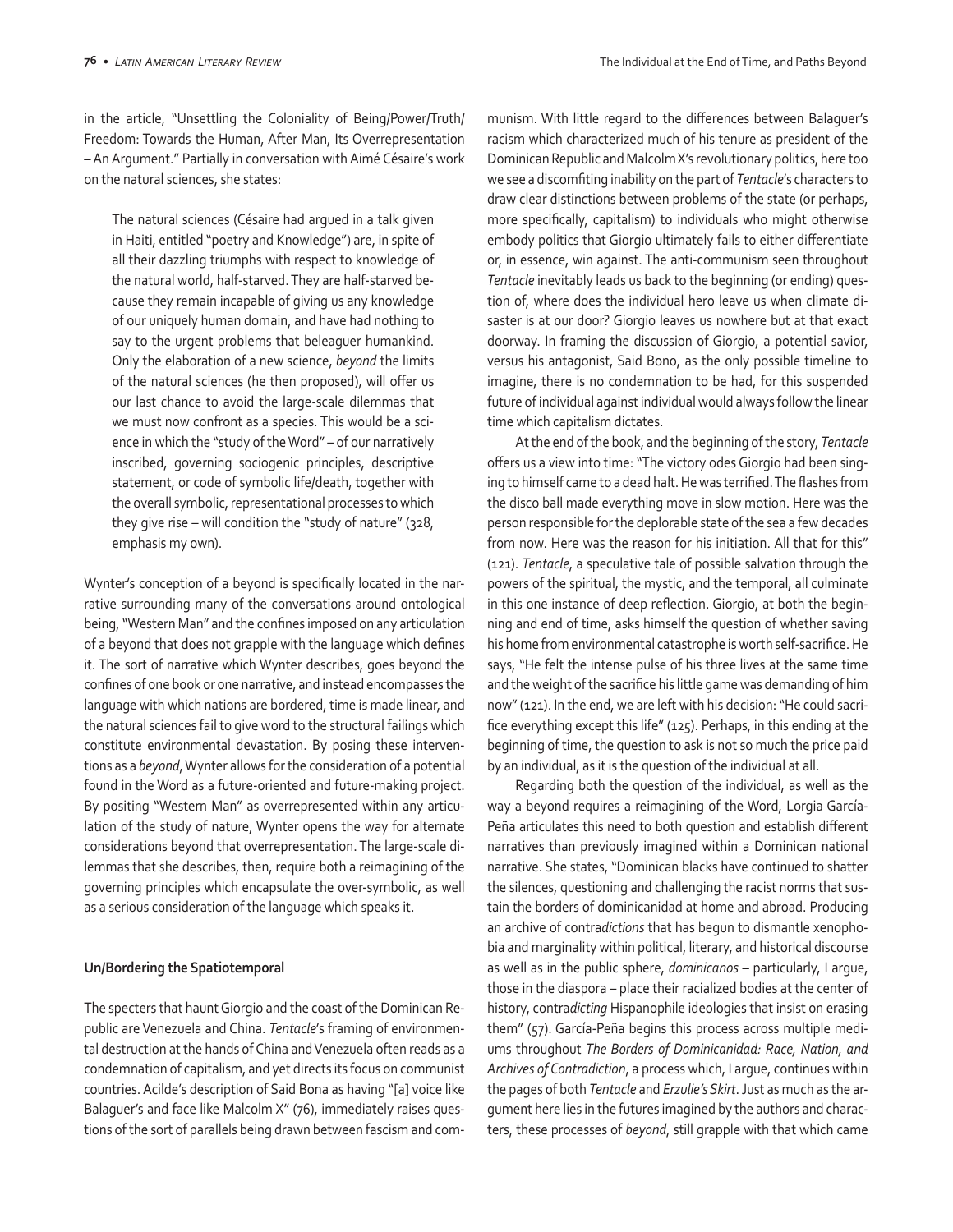before. The notion that a future is necessary, demanded, lies in the silences afforded by the crafted national narratives surrounding normative dominicanidad. Lara herself posits this intervention in relation to her poetry manuscript, *Kohnjehr Woman*: "Let us dare to be haunted. Let us awaken the specters of the sacred [Afro][Latinx] [Queer] dead and make them present to our existence. Let them be healed. And let them guide us forward into all we have imagined and all we cannot" (13). Indeed, many of Lara's articles and writings are engaged with the way Black or Afro-descendant people are absent from the archive, and as such, require a reimagination of the archive in order to engage with Black life and lifeworlds. Lara's engagement with Afro-Caribbean religions throughout her works also reflects this same need to interrupt the violences of linear time. As she states in her meditations on Afro-Caribbean spirituality, "Within Vodoun, resurrections are the conceptual mapping of time and space onto material bodies for the reperformance of history, in the present, as the present… History is the present-future-past, and its enactment in the material realm reinscribes space with new possibilities and meanings" (348). By questioning these narratives inscribed within the archives, linearities, and narratives of the state and its attendant governing principles, the fictional novels examined here allow for the sort of contra*diction* that García-Peña delineates. For, as Yomaira Figueroa-Vasquez states in *Decolonizing Diasporas*, "Imagining worlds/otherwise entails engaging the apocalyptic, the ends of worlds birthed by the non-ethics of modernity, coloniality, and settler colonialism" (148).

Imagination as both tool for reinscription of linearity, and tool for its potential rupture, ultimately relies on the frame provided by the narrative engagement with temporality. In discussing speculative fiction as a sort of tool for imagination, we may look to Elizabeth Povinelli's *Economies of Abandonment*: "*Not this* makes a difference even if it does not immediately produce a propositional otherwise" (191, emphasis my own). Here too we might consider Anindita Banerjee's article "Fiction," where she queries, "What happens to the *what if*, as the indigenous author and critic Grace Dillon reminds us, when for the majority of the planet the apocalyptic future has not just arrived a while ago but is here to stay for the long term: within, without, around, and across what used to be neatly divided in literary studies into our selves, our texts, and our world" (188)? Although *Tentacle*'s inability to reckon with timelines beyond the individual proves a hard site to craft an answer to the question posed by Banerjee, perhaps we may look to the negation of an answer instead, as Povinelli suggests. If the individual has failed, we are required to look beyond the one. Capitalism's temporal investment in ensuring that all that was, is, and will be, are inevitable – a concept that Kara Keeling calls "Capital's predictable futures" (xi) - effectively disallows any form of imaginative conception outside of that circular loop. By reinforcing the idea of the individual "losing" at the hands of forces greater than one, despite the questions raised about attributing environmental disaster in the Caribbean or Latin America not to capitalist nations in the global north but to communist countries, *Tentacle* nevertheless allows for the notion that world-making is impossible at the individual scale.

If a *not this* is necessary in this project of imagination, looking to an otherwise outside the linear temporality to nowhere provides an avenue outside of impending catastrophe. In the beginning, or perhaps the end, of *Erzulíe's Skirt* by Ana-Mauríne Lara, the orishas Agwe and Erzulíe tell us a story. This story makes up the bulk of the novel, and as such, leads us to question where we are located temporally. Just as Erzulíe makes us believe that the story that she will tell Agwe has already occurred, the only other temporal signifier is the subsequent title, "Now." Much like in *Tentacle*, the temporal dislocations, ruptures, and interruptions are all possible through the presence and intercession of the orishas in the lives of the novels' characters. *Erzulíe's Skirt* continues the temporal dislocation into the first chapter of the book – we start at the end. Despite Erzulíe framing the telling of this story as one that has happened and therefore will be told linearly in her time with Agwe, we start with the main characters' deaths. As the woman, presumably Erzulíe, who brings the news to Miriam that Micaela has died states: "Micaela has left. She has asked me to fetch you" (7). Miriam responds: "We lived so much, Micaela. Is it true you have asked for me?" (7). This end at the beginning, only possible through the oral conveyance offered by Erzulíe to Agwe, ruptures any sort of temporal situatedness that orients the reader toward a linear temporality. This rupture is continuously reinscribed throughout *Erzulíe's Skirt*, whether in the form of memories, metanarrative recipes, chapters titled "Now" which begin not now, or the end of the book that in all actuality, offers us a beginning. In a stark departure from the impending, and seemingly inevitable end that *Tentacle* provides, *Erzulíe's Skirt* rests comfortingly in the rupture of a bordered linearity, and beyond death, gives us the possibility for more.

#### **Futures Beyond**

The sort of potentialities that are offered within *Erzulíe's Skirt* are constantly reiterated not just through the narrative, but in the metanarrative established by Lara within the novel. The final page of the novel and Yealidad's position as the bearer of Miriam and Micaela's lessons allows for a beginning at the end. As stated, "Miriam and Micaela had shown her in their final moment, had shown her with every story that had graced her ear and every medicine they had taught her. They had shown her how to walk, how to breathe and how to believe" (242). The past participle ("-had shown her") brings to mind the memories that are central to this final conversation; however, there is the ability to imagine a beyond. Just as they had shown her how to walk, she will continue walking; just as they had shown her how to breathe and believe, she will carry those lessons into the future beyond that final sentence. Lara's inclusion at the beginning of every chapter, "Recetas para los vivos," not only suggests the temporal – who, at that moment, is alive? – but also